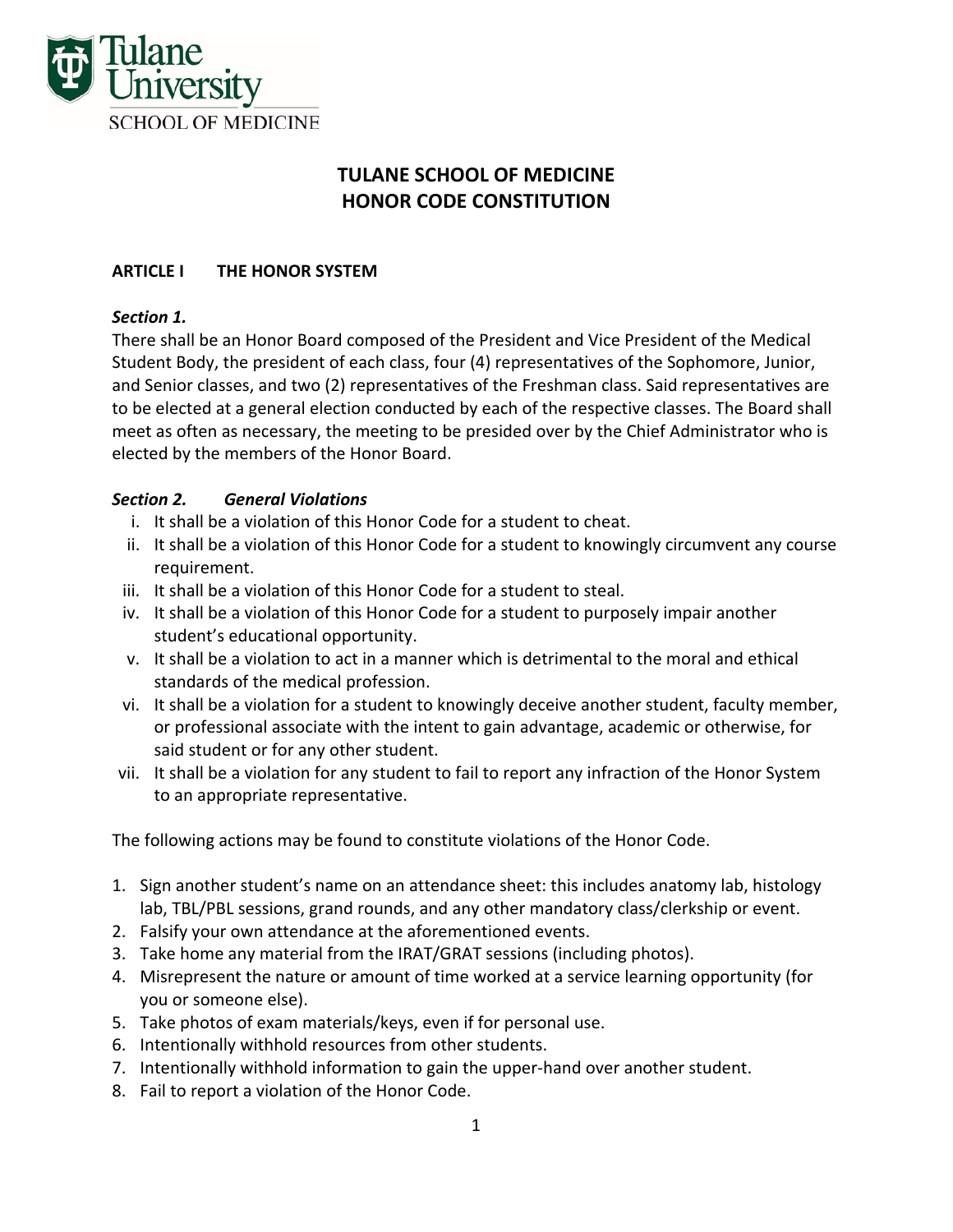

### *Section 3.*

The Honor Board shall act as a jury to render a decision as to the innocence or guilt of the accused, and in the event of the latter shall make recommendations for a penalty to be acted on by the Dean of the School of Medicine. The Honor Board shall have sole and final authority to judge the innocence or guilt of the accused. The Honor Board also recognizes Tulane University's "Code of Student Conduct" and may defer authority as set forth in Article IV of the by‐laws, section 3.

#### Sanctions:

- a. General: An individual found to have violated this Honor Code shall be subject to such sanctions as may be recommended by the hearing panel and acted on by the Medical School Dean, or the Dean's designee, pursuant to rules laid out in the Bylaws of the Medical Student Body.
- b. Mandatory Sanctions: In the event of a finding of any honor code violation, a letter shall be prepared by the Chief Administrator as to the findings of the hearing panel and that letter shall be permanently placed in the student's Medical School file.
- c. Course Related Violations: In the event of a finding of an honor code violation regarding any course requirement, the hearing panel shall make any sanctions which the hearing panel deems just and fair which includes, but is not limited to, an entry of a failing, conditional, or passing grade. Consideration may be given to the opinions of the course director and investigators' meetings set forth in Article IV, section 2‐h in the determination of appropriate sanctions.
- d. Other Sanctions: In addition to the mandatory sanctions set forth in section b and course sanctions set forth in section c, recommended sanctions for any honor code violation may include one or more of the following:
	- i. Permanent expulsion from the Medical School.
	- ii. Suspension from the Medical School for a specified time.
	- iii. Any other sanction or sanctions which the hearing panel deems just and fair under the circumstances.

#### *Section 4.*

The Honor Board shall be responsible for educating the student body on all issues concerning this honor code.

#### **ARTICLE II BYLAWS AND AMENDMENTS**

- **Section 1.** Adoption, amendment, or repeal of bylaws may be brought about through a 2/3 vote of the Executive Committee.
- **Section 2.** Amendment of this Constitution can only be accomplished by the majority vote at a general election held for that purpose.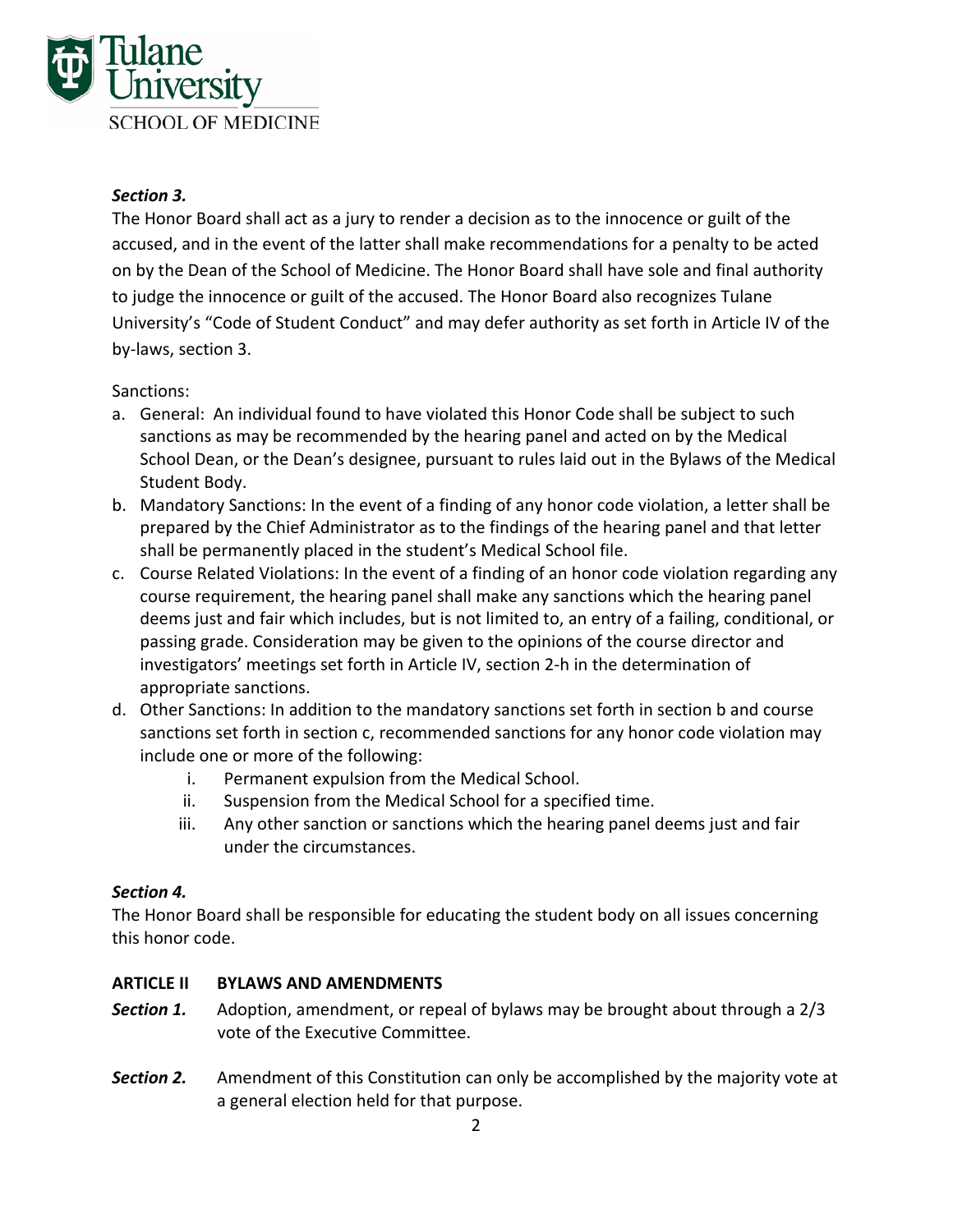

- **Section 3.** Amendments must be published two (2) weeks in advance of voting and notices must be posted throughout the School of Medicine.
- **Section 4.** Bylaws may be suspended by a 2/3 vote of the Executive Committee.

#### **ARTICLE III MISCELLANEOUS**

- **Section 1.** All matters of interpretation of this constitution shall be decided by the members of the Honor Board.
- **Section 2.** Taxes, dues, and fees or revenues may be levied upon the Student Body only by consent of a majority of said body.

| Effective: | March 1935    |            |            |
|------------|---------------|------------|------------|
| Revised:   | February 1976 | May 1987   | April 1999 |
|            | March 1977    | May 1988   | July 2014  |
|            | May 1984      | April 1991 |            |

#### **ARTICLE IV PRELIMINARY PROCEDURES OF THE HONOR BOARD**

#### *Section 1.* **Complaint**

- a. Only Tulane University medical students, faculty, and staff members may file a complaint.
- b. Any person witnessing a questionable violation of the Honor Code should attempt to clarify the matter with the involved party. If after clarification you still suspect an Honor Code violation, then all suspected violations shall be reported directly to the Honor Board.
- c. All complaints are to be placed in a sealed envelope marked "Honor Board Complaint" and given to any Honor Board representative or class president.
- d. The complaint shall be in writing and shall contain at least the following information:
	- i. The name of the accused, if known, or a description of the accused, if the name of the accused is not known.
	- ii. The alleged violation.
	- iii. A statement of the alleged facts on which the alleged violation is based, including time, place, and date, if known.
	- iv. A list of witnesses, if any, and a short description of other evidence, if any, tending to support the allegation.
	- v. The signature, local address, and telephone number of the complainant.
- e. All complaints shall be considered and all complainants must testify at an Honor Board hearing which may be held pursuant to the complaint.
- f. No complaint shall be considered if it is filed more than thirty days after the initial discovery of the alleged violation unless there is reasonable justification for such a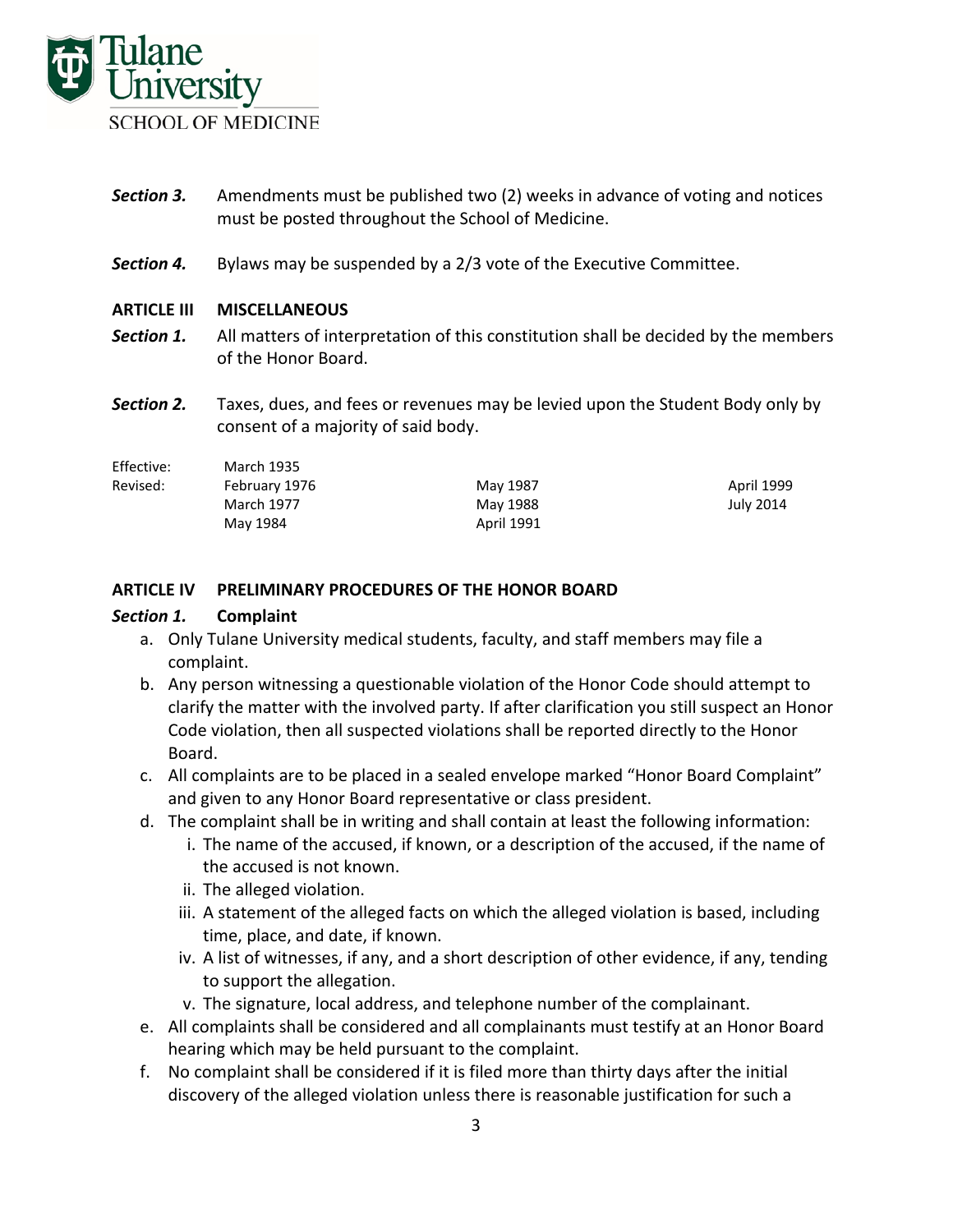

delay. Days during medical school holidays, vacations, and out‐of‐town externships and rotations shall not be counted.

### *Section 2.* **Investigation**

- a. When an Honor Board representative receives a complaint, he or she shall deliver the complaint, unopened, to the Chief Administrator.
- b. The Chief Administrator shall appoint two Honor Board representatives to investigate the complaint. When possible, the investigators shall not be in the same graduation class of the involved parties.
- c. Either the Chief Administrator or one of the designated investigators must inform the accused of the investigation within five working days of the decision to begin an investigation.
- d. The entire investigation of the alleged violation shall be conducted by the two investigators. The investigators shall use reasonable discretion in carrying out a full investigation.
- e. The investigators may interview the accused, complainant, witnesses, and any other person relevant to the investigation.
- f. Both investigators shall record in writing all interviews held pursuant to the alleged Honor Code violation.
- g. Every reasonable attempt shall be made to limit dissemination of information as to the alleged violations by all parties involved, including witnesses, complainants, and the accused.
- h. In the case of a course violation, investigators may meet with the faculty member or chairperson of the course to determine their opinion on what sanctions they would deem appropriate should there be a trial and should the accused be found guilty. Such conversations shall not include the name of the accused.
- i. If the Chief Administrator is aware of prior investigations or hearings against the accused, then the Chief Administrator may disclose this information to the investigators who in turn may include a brief summary in their investigative report.

### *Section 3.*  **Hearing Determination**

- a. After completion of the investigation, the two investigators shall meet with the Chief Administrator and elect whether to refer the alleged violation(s) to an Honor Board hearing, dismiss the case, or refer the case to the Code of Student Conduct. Those violations which may be deferred to the Code of Student Conduct include, but are not limited to, areas outside of academic activities and may include actions punishable by civil or criminal authorities. (see publication of the Office of the Vice President for Student Affairs, "Code of Student Conduct")
- b. The Chief Administrator and the two investigators shall elect to refer the alleged violation(s) to an Honor Board hearing if they believe that there is sufficient evidence such that "it is more likely than not" that the accused has violated this Honor Code.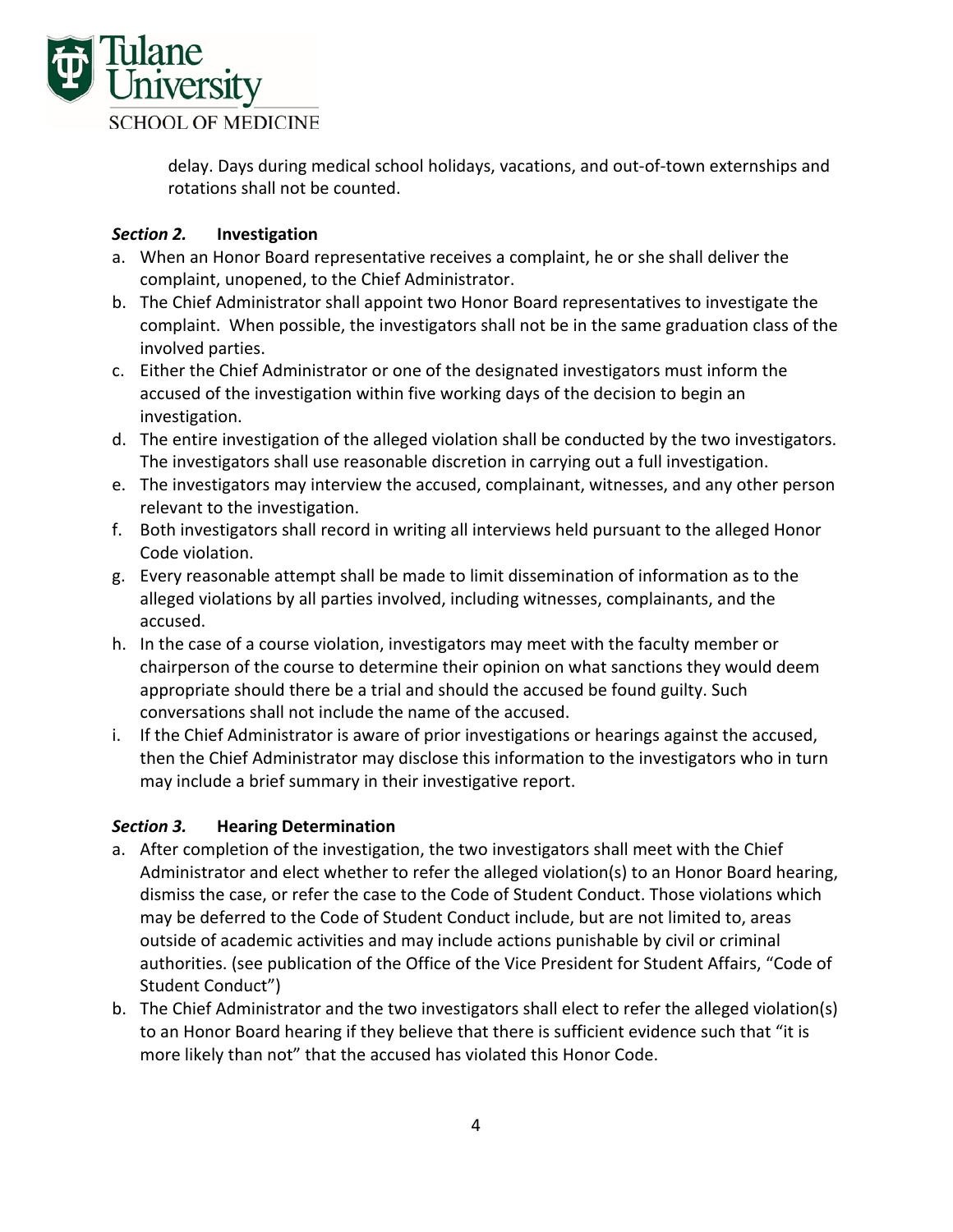

c. A majority vote of the two investigators and the Chief Administrator shall be necessary to refer the alleged violation(s) to an Honor Board hearing. This vote shall be made by secret ballot.

### *Section 4.* **Notification of the Accused of the Hearing**

If it is decided to proceed with a hearing, the Chief Administrator shall so notify the accused in writing at least five working days prior to the hearing date. This notice:

- a. Shall state the name of the accused.
- b. Shall state the nature of the charges against the accused.
- c. Shall state the date, time, and location of the hearing on the alleged violation(s).
- d. Shall inform the accused of the right to request appearances of witnesses (including character witnesses) on his or her behalf.
- e. Shall inform the accused that the accused may bring an advisor of his/her choice selected from the students of Tulane Medical School to the hearing. Such an advisor at the hearing in no case shall be legal counsel. The advisor may not participate in the proceeding except to advise the accused.

### *Section 5.* **Recusal**

- a. Any Honor Board representative, whether elected or ad hoc, shall recuse himself or herself from investigating an alleged violation and/or sitting on a hearing panel when the representative feels any personal prejudice(s) may interfere with his or her objectivity. Such recusal shall be requested at the earliest possible point and shall be granted by the Chief Administrator.
- b. Any Honor Board representative, hearing panel member, and/or the accused may request that the hearing panel recuse any of its members before proceeding with a hearing. The accused will be supplied with a list of possible hearing panel members prior to the hearing. Such request, setting forth the reason for recusal, shall be made prior to the commencement of the hearing and a majority vote of the other hearing panel members, including the Chief Administrator, shall suffice to recuse a member.
- c. In the event of any removal, recusal, or other inability of an Honor Board representative to perform his or her duties with the Honor Board, the Chief Administrator shall select an Honor Board representative as a replacement for the recused.
- d. In the event of any removal or recusal of an Honor Board representative from a hearing panel, that Honor Board representative shall not be allowed to attend further hearings on that case unless called as a witness for either accused or complainant.
- e. Where the recused representative is the Chief Administrator, his or her duties shall immediately pass to the delegated Assistant Administrator for the duration of that case.

### **ARTICLE V HEARING**

*Section 1.* **Timing**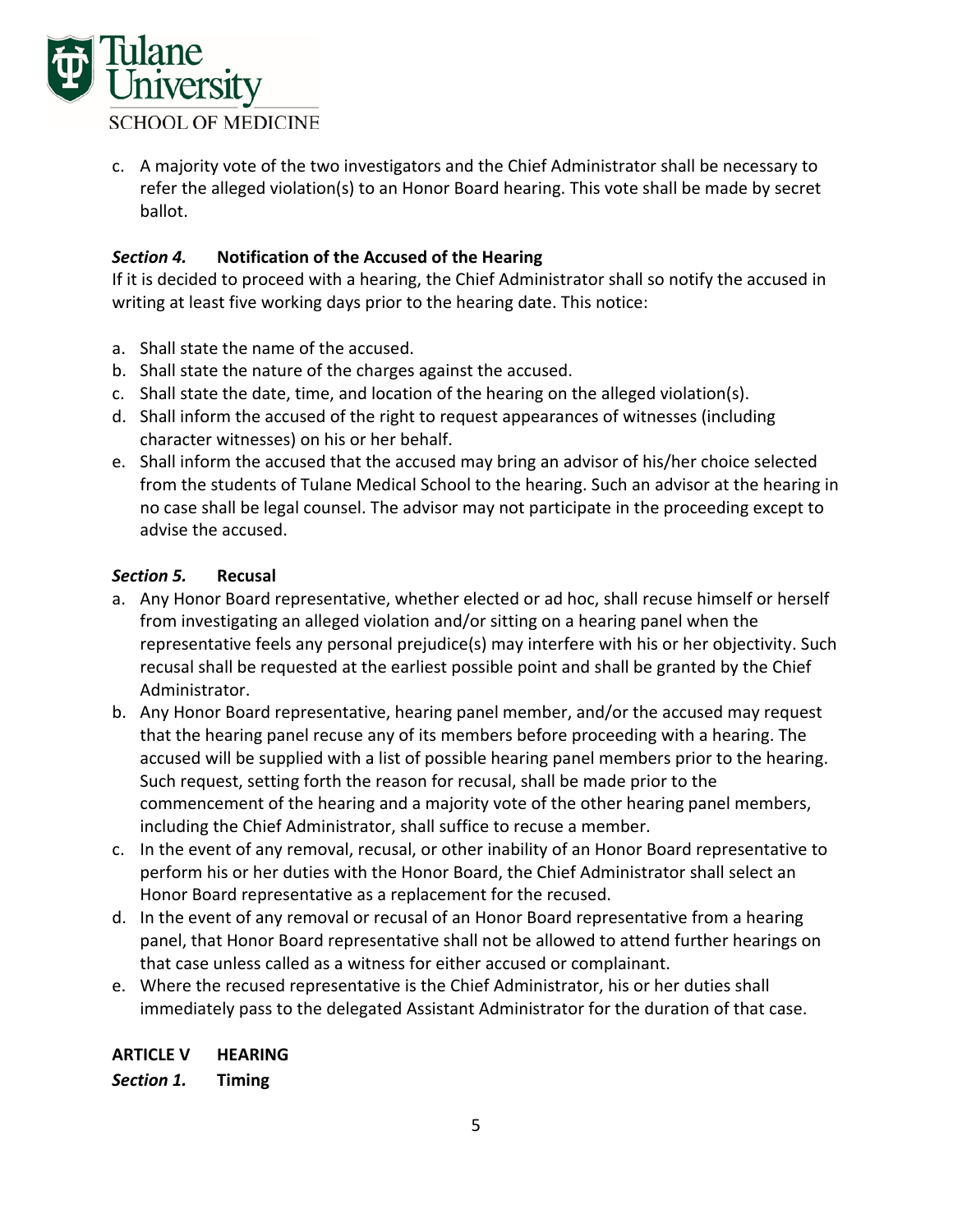

The hearing addressing the alleged Honor Code violation(s) shall take place within a reasonable time of the decision to proceed with a hearing, taking into account the time of year, the availability of Honor Board representatives, and the needs of the accused. In the event the accused refuses to appear before the hearing panel, the trial will proceed in their absence.

### *Section 2.* **Hearing Panel**

For each hearing based on an alleged Honor Code violation, there shall be one hearing panel which shall determine whether the accused has violated this Honor Code and, if so, what sanction(s) shall be recommended. In the event the accused has admitted guilt prior to the hearing panel, the hearing panel will still proceed in the same manner in order for panel members to hear full disclosure of information prior to deciding upon sanctions. The panel shall consist of a minimum of six members representing each class (T1‐T4) of the medical school. The chief administrator is not to be counted in this number.

- a. The Chief Administrator shall preside over the hearing, but shall not vote as to whether a violation has occurred or as to recommend sanction(s).
- b. No Honor Board member shall sit on a hearing panel when he or she has investigated the alleged violation.
- c. Should there be an insufficient number of Honor Board representatives to sit on a hearing panel due to recusal, illness, or any other reason, the Vice‐President, Secretary, or Treasurer, in that order, shall be appointed by the Chief Administrator, as a temporary replacement from the same class as the absent representative.

### *Section 3.* **Hearing Procedure**

- a. General.
	- i. The Chief Administrator shall preside over the hearing and shall be present during the deliberations.
	- ii. No person shall be present in the hearing room unless he or she has been called by the hearing panel.
	- iii. The accused may address the hearing panel and may question witnesses.
	- iv. The advisor of the accused shall not address the hearing panel and shall not question witnesses.
	- v. The accused and the accused's representative or advisor shall be given the opportunity to be present at the hearing except during the deliberations of the hearing panel.
	- vi. Hearing panel members may recall investigators, complainants, the accused, and/or witnesses, but the accused must always be present when testimony is given.
	- vii. The Chief Administrator may prohibit any question if the question compromises the rights of the accused and/or does not significantly contribute to determining whether the accused has violated this Honor Code.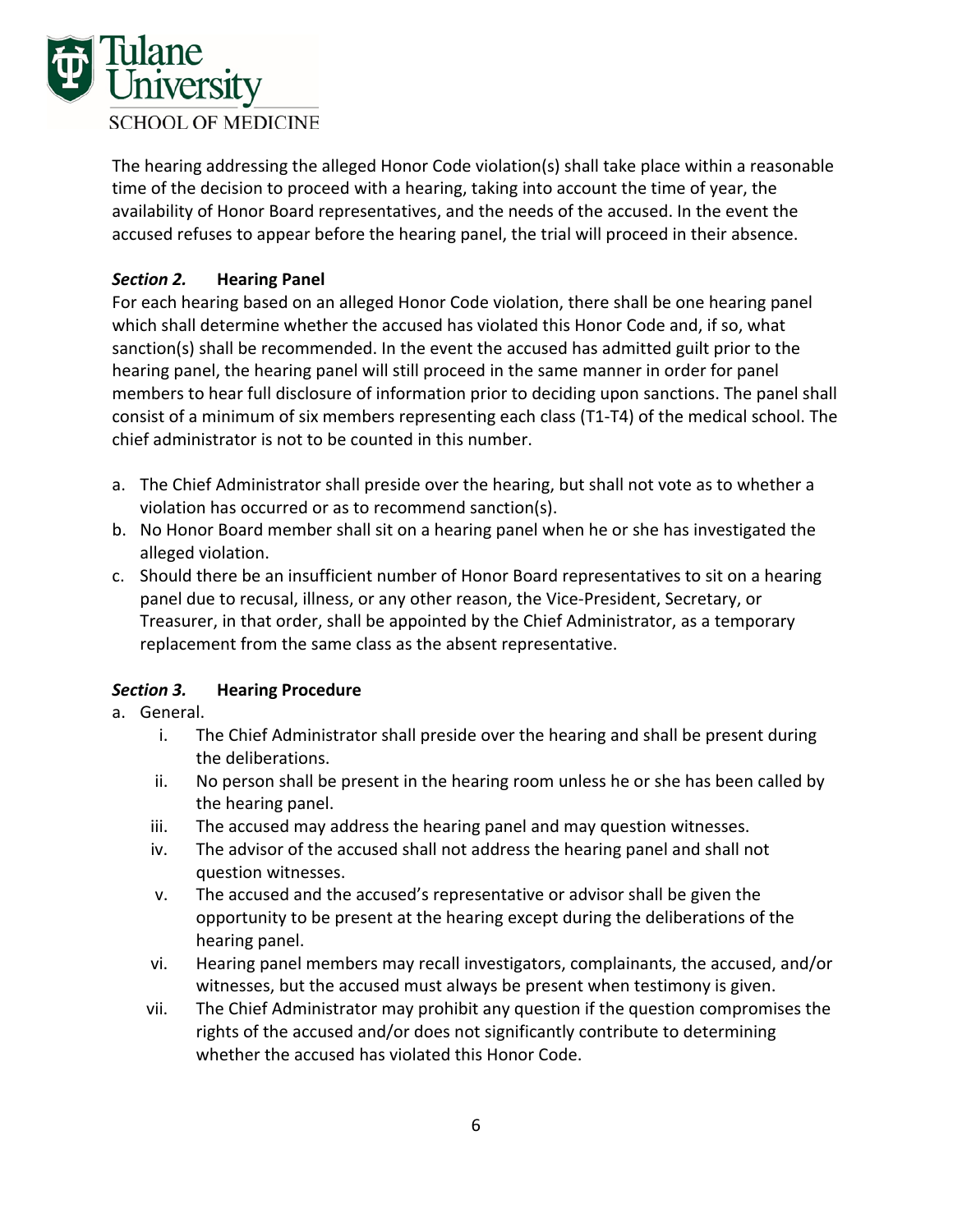

- viii. The hearing shall be recorded by audio means. These recordings shall be used for the sole purpose of recalling information during the hearing procedure by the hearing panel. All recordings shall be destroyed after deliberations have been made.
- b. Testimony.
	- The order of those testifying before the hearing panel shall be the following:
		- i. The Investigators
			- a. Each investigator shall report his or her findings to the hearing panel.
			- b. Each investigator shall surrender any tangible evidence to the hearing panel.
			- c. After each investigator has testified, the hearing panel shall question the investigator. The accused may then question the investigator. The hearing panel may then question the investigator again.
		- ii. The Complainant.
			- a. The complainant shall make a statement to the hearing panel.
			- b. The hearing panel shall then question the complainant.
			- c. The accused may question the complainant.
			- d. The hearing panel may question the complainant again.
		- iii. The Accused.
			- a. The accused may make a statement to the hearing panel.
			- b. The hearing panel shall question the accused.
			- c. The complainant may question the accused.
			- d. The hearing panel may question the complainant again.
		- iv. The Witnesses.

The ordering of the witnesses shall be at the discretion of the Chief Administrator.

- a. The witness shall make a brief statement to the hearing panel relevant to the facts of the event in question.
- b. The hearing panel may question the witness.
- c. The complainant may question the witness.
- d. The accused may question the witness.
- e. The hearing panel may question the witness again.
- v. Closing Statement

The complainant and then the accused may make a brief closing statement to the hearing panel.

#### **Section 4.** Deliberation

a. The hearing panel shall, after reasonable discussion in closed session, vote as to whether the accused has violated this Honor Code.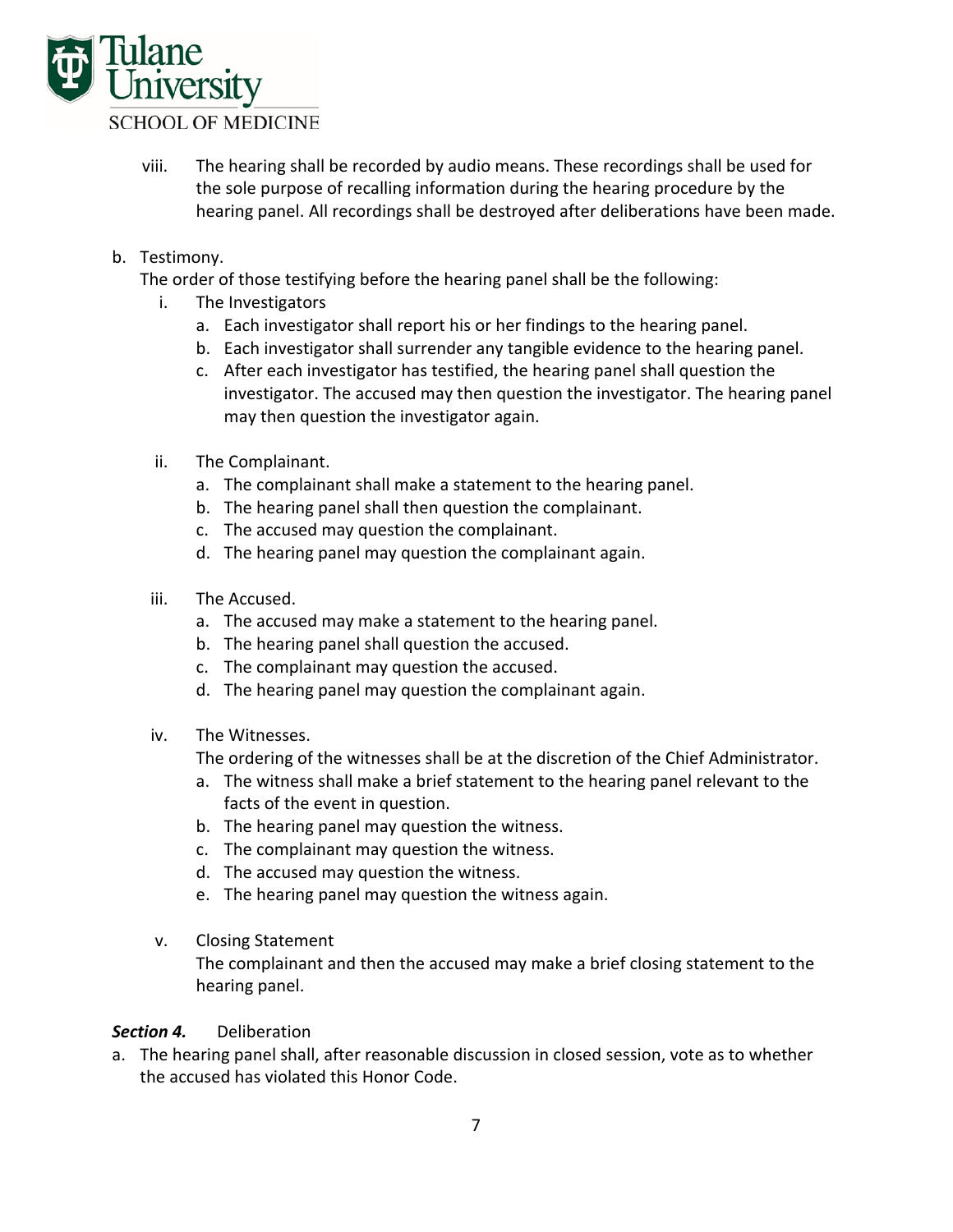

- i. The hearing panel shall find that the accused has violated this Honor Code if they believe that there is "clear and convincing evidence" that the accused has violated this Honor Code.
- ii. A vote of violation by at least two‐thirds of the hearing panel members shall be required to find that the accused has violated this Honor Code. The decision as to whether the accused has violated this Honor Code shall be made by secret ballot.
- b. If the hearing panel finds that the accused has violated this Honor Code, then the accused may make a statement to the hearing panel relating to which sanction(s) the hearing panel should recommend to the Dean.
- c. The hearing panel shall then, in closed session, after reasonable discussion, vote as to sanctions pursuant to Article V, sections 3 c and d of the Constitution. The hearing panel shall not vote as to sanctions pursuant to Article V, section b of the Constitution.
- d. A vote of at least two-thirds of the hearing panel members shall be required to recommend other sanctions.
- e. Deliberations of the hearing panel shall not be recorded.
- f. With the exception of the recommendation of the accused, pursuant to section 4(b), no outside person may communicate with any hearing panel member regarding the hearing or deliberations during any part of deliberations, including, but not limited to recesses and/or the period of time between voting as to whether the accused has violated this Honor Code and voting as to sanctions.

### *Section 5.* **Submission of findings to the Dean**

- a. If there is a finding that the accused has violated this Honor Code, the Chief Administrator shall appoint a hearing panel member to prepare a written statement of the findings and recommended sanctions. This statement, along with the recordings of the proceedings and all physical evidence, shall be submitted to the Medical School Dean, or the Dean's designee, within one day after the hearing's conclusion. The accused shall also be provided with a copy of the panel's statement within one day after the hearing's conclusion.
- b. The Dean, or the Dean's designee, shall defer to the findings of the hearing panel and shall act on the recommended sanction(s) within a reasonable period, unless the accused has filed an appeal.

### *Section 6.* **Appeal**

a. The accused may appeal the finding that the accused has violated this Honor Code and/or the recommended sanction(s) to the Medical School Dean or the Dean's designee, within seven days after the hearing's conclusion. The Dean or the Dean's designee shall determine the method of hearing an appeal. On any appeal to the Dean, the Dean must meet with both the accused and the Chief Administrator or a member of the Honor Board designated by the Chief Administrator.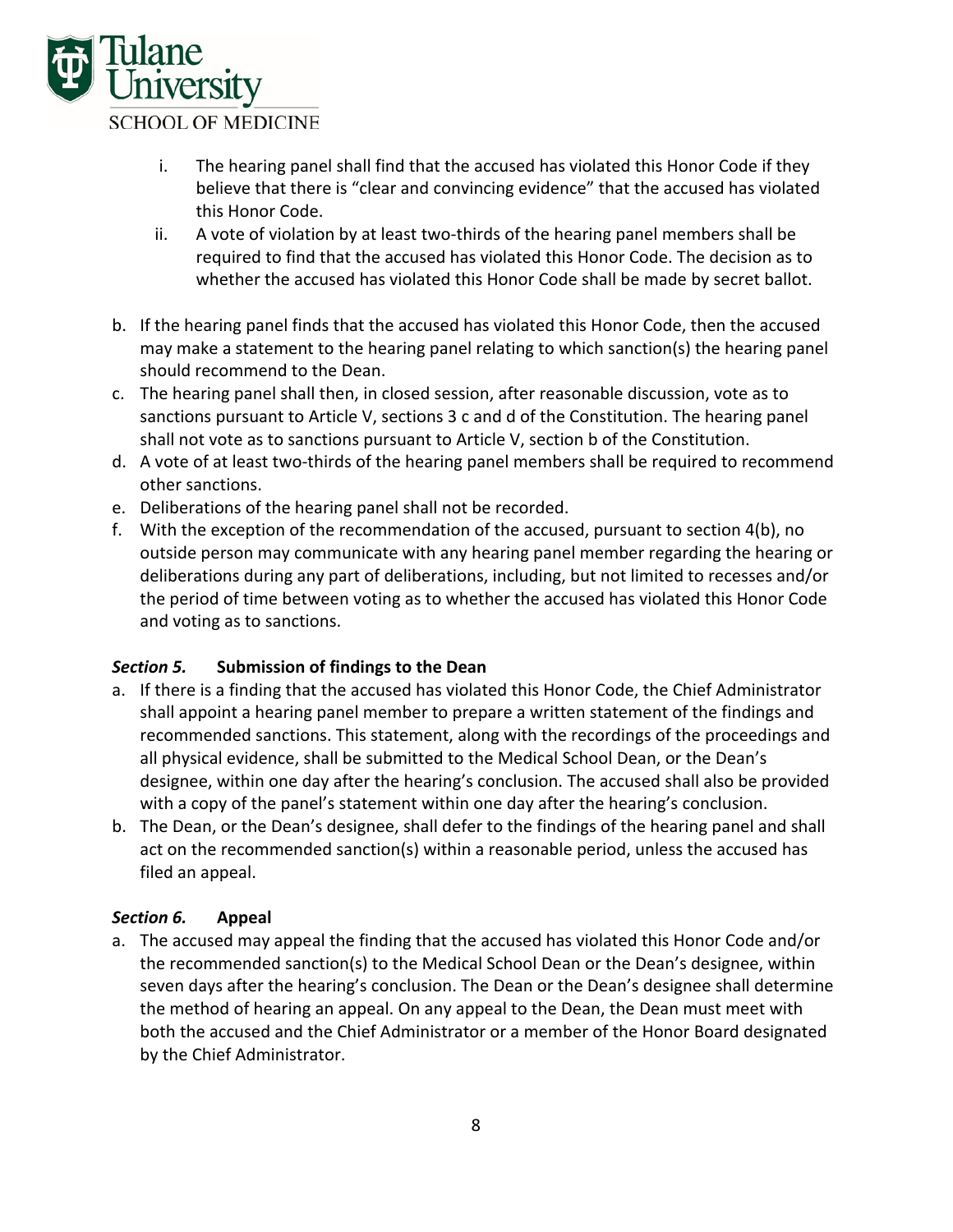

- b. The Dean, or the Dean's designee, shall give great weight to the findings and recommendations of the hearing panel and shall not reverse a finding that the accused had violated this Honor Code absent the Dean's, or the Dean's designee, belief that such a finding was the result of bias or lack of due process. The Dean, or the Dean's designee, may only reduce the recommended sanction(s). Sanctions may be reduced in the best interest of justice or upon a finding that they were arbitrarily or capriciously imposed.
- c. The Dean, or the Dean's designee, shall notify, in writing, the Chief Administrator of this determination within seven days of hearing an appeal. The Chief Administrator will then be given the opportunity to respond to the Dean's decision. Once the Dean has heard the response of the Chief Administrator, the Dean, or the Dean's designee will notify, in writing, the accused and the Chief Administrator of this determination.
- d. If the Dean, or the Dean's designee, does alter any recommended sanction(s), the Honor Board may appeal, if it so chooses, to the Chancellor of the Medical Center.
- e. When the accused is a graduating fourth‐year student, the timetable for appeal shall be expedited.

### **ARTICLE VI REVIEW OF FACULTY OR ADMINISTRATOR ACTION**

#### *Section 1.* **Standard**

If a faculty member reduces a student's grade or an administrator assesses any penalty against a student for any alleged conduct, which if true, would have violated this Honor Code, the student shall have the right to request that the Honor Board determine whether the alleged conduct occurred and whether it violated this Honor Code. A student is not entitled to this review if the grade was based on conduct or performance which, if true, would not have violated this Honor Code.

### *Section 2.* **Review by the Honor Board**

a. Investigation.

An investigation will proceed in the same manner set forth in Article IV, Section 2 of the By‐ laws to the Constitution.

- b. Hearing.
	- i. An Honor Board hearing shall, pursuant to Article V, sections 3 & 4, determine whether the alleged conduct occurred and, if the alleged conduct did occur, whether the conduct violated this Honor Code.
	- ii. If the hearing panel finds that the conduct violated this Honor Code, the hearing panel shall, pursuant to Article V, section 4, recommend the appropriate sanction(s) (which may be greater than the reduced grade by the faculty member or the penalty assessed by the Administrator) to the Dean or the Dean's designee.

**Section 3.** Review by the Dean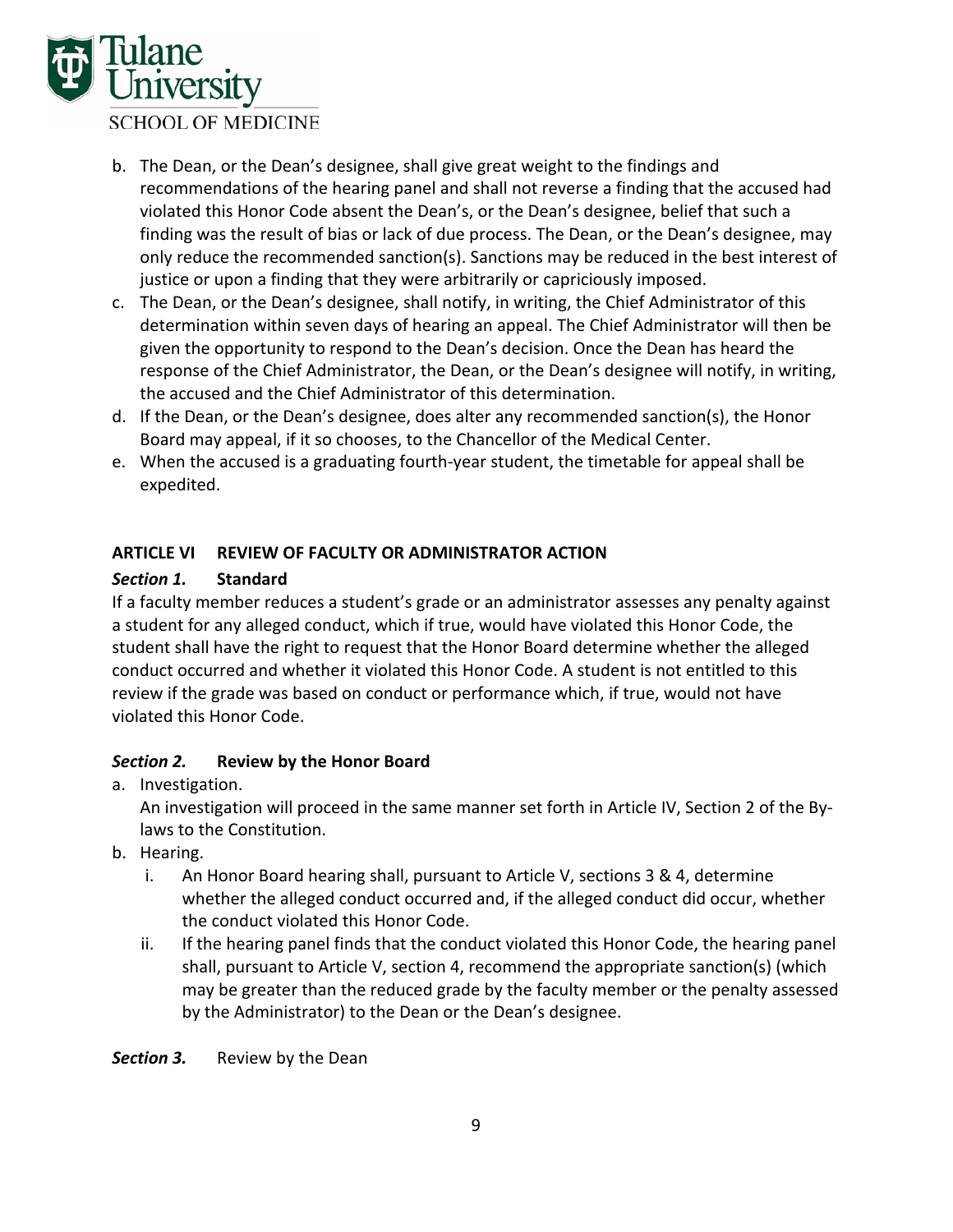

- a. If the hearing panel finds that the alleged conduct by the student occurred, and that the conduct violated this Honor Code, this determination and the recommended sanction shall be subject to the student's right of appeal to the Dean, or the Dean's Designee, as set forth in Article V, section 6.
- b. If the hearing panel finds that the alleged conduct did not occur or, if it did occur, that it did not violate this Honor Code, the Honor Board shall so inform the faculty member or administrator involved. The faculty member or administrator shall have five days to increase the grade or reduce the penalty. If the faculty member or administrator refuses to increase the grade or refuses to reduce the penalty, or if the increase or reduction is not satisfactory to the student, the Dean, or the Dean's designee, shall decide the appropriate grade to be given or penalty to be assessed.
- c. All issues of grade changes not related to an Honor Board violation shall be referred to the Student Professionalism and Promotion Committee.

### **ARTICLE VII HONOR BOARD FILE**

The Chief Administrator shall maintain a file which shall include a record of all complaints, findings, recommendations, appeals, and final determinations. This file shall be in the Student Executive Committee office and shall not include names of the accused, the complainant, or other witnesses. All members of the Medical School shall be permitted to review files with the Chief Administrator provided they have a legitimate reason to do so.

#### **ARTICLE VIII SELECTION OF HONOR BOARD REPRESENTATIVES**

#### *Section 1.* **Composition**

The Honor Board shall be composed of twenty (20) members. These members shall include the President and the Vice‐President of the Medical Student Body, the President of each class, four (4) representatives of the Second, Third, and Fourth year classes, and two (2) representatives of the First year class.

#### *Section 2.* **Chief Administrator**

The Chief Administrator shall be an Honor Board representative with at least one (1) year's experience on the Honor Board. He or she shall be elected by the Honor Board members within a reasonably short period after the second, third, and fourth year representatives take office.

#### *Section 3.* **Assistant Administrator**

Upon election, the Chief Administrator shall designate another member of the Honor Board with at least one (1) year's experience to preside over Honor Board activities during any period(s) that the Chief Administrator should be unable to perform his/her duties. If the Assistant Administrator is subsequently unable to perform his/her duties, then the Chief Administrator shall appoint a new Assistant Administrator to act in his/her place.

#### *Section 4.* **Duration of term**